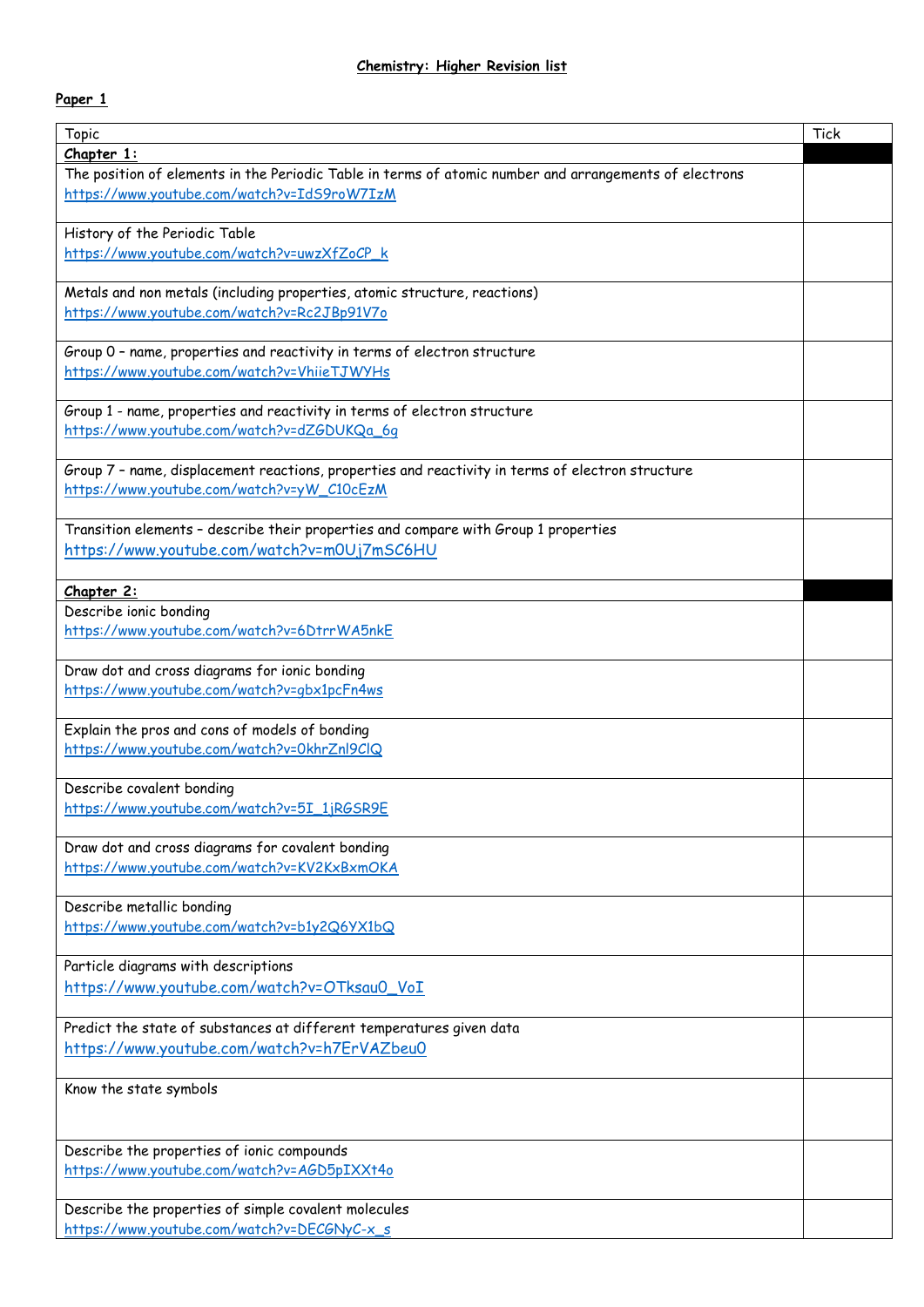| Describe the properties of polymers                                                                  |  |
|------------------------------------------------------------------------------------------------------|--|
| https://www.youtube.com/watch?v=EP0zfm_FVqc                                                          |  |
| Recognise polymers from their diagrams                                                               |  |
| Name different giant covalent structures                                                             |  |
| https://www.youtube.com/watch?v=Qd2_LeCW7wo                                                          |  |
|                                                                                                      |  |
| Name diagrams of giant covalent structures                                                           |  |
| Explain the properties of diamond<br>https://www.youtube.com/watch?v=tGH0mXCcEFU                     |  |
|                                                                                                      |  |
| Explain the properties of graphite                                                                   |  |
|                                                                                                      |  |
| Recognise graphene and fullerenes from diagrams                                                      |  |
| https://www.youtube.com/watch?v=4ZEtS5qLOHs                                                          |  |
| State examples of the uses of fullerenes including carbon nanotubes                                  |  |
| Chapter 3:                                                                                           |  |
| Describe what a mole is                                                                              |  |
| https://www.youtube.com/watch?v=wPGVQu3UXpw                                                          |  |
| Calculate relative formula mass and link to number of moles                                          |  |
| https://www.youtube.com/watch?v=it_fMQu5ivg                                                          |  |
|                                                                                                      |  |
| Calculate masses from symbol equations                                                               |  |
| https://www.youtube.com/watch?v=TV6n5MFH6IU                                                          |  |
| Describe what a limiting reactant is and how it affects a reaction                                   |  |
| https://www.youtube.com/watch?v=MuzOmFhiE8o                                                          |  |
|                                                                                                      |  |
| Calculate concentration                                                                              |  |
| https://www.youtube.com/watch?v=kJBbu7_vYC8                                                          |  |
| Chapter 4:                                                                                           |  |
| Describe how to make a metal oxide                                                                   |  |
| https://www.youtube.com/watch?v=Lk1VObuHEFs                                                          |  |
|                                                                                                      |  |
| Define reduction and oxidation in terms of oxygen                                                    |  |
| https://www.youtube.com/watch?v=jyvcVjrZnJA                                                          |  |
| Reactivity series                                                                                    |  |
| https://www.youtube.com/watch?v=MDQr5QFVGkk                                                          |  |
|                                                                                                      |  |
| Displacement reactions - metals and metal salts<br>https://www.youtube.com/watch?v=2i5Lm7BMtpo       |  |
|                                                                                                      |  |
| Extraction of metals using reduction                                                                 |  |
| https://www.youtube.com/watch?v=gvNuMpxgG7Q                                                          |  |
|                                                                                                      |  |
| Construct word equations when metals react with acids<br>https://www.youtube.com/watch?v=ofw6oHSYGFI |  |
|                                                                                                      |  |
| Neutralisation reactions                                                                             |  |
| https://www.youtube.com/watch?v=lBjwMcHUyBY                                                          |  |
|                                                                                                      |  |
| Naming salts<br>https://www.youtube.com/watch?v=WnAKhtnJjz0                                          |  |
|                                                                                                      |  |
| State the pH scale with numbers and colours                                                          |  |
| https://www.youtube.com/watch?v=ckbsHM2igT0                                                          |  |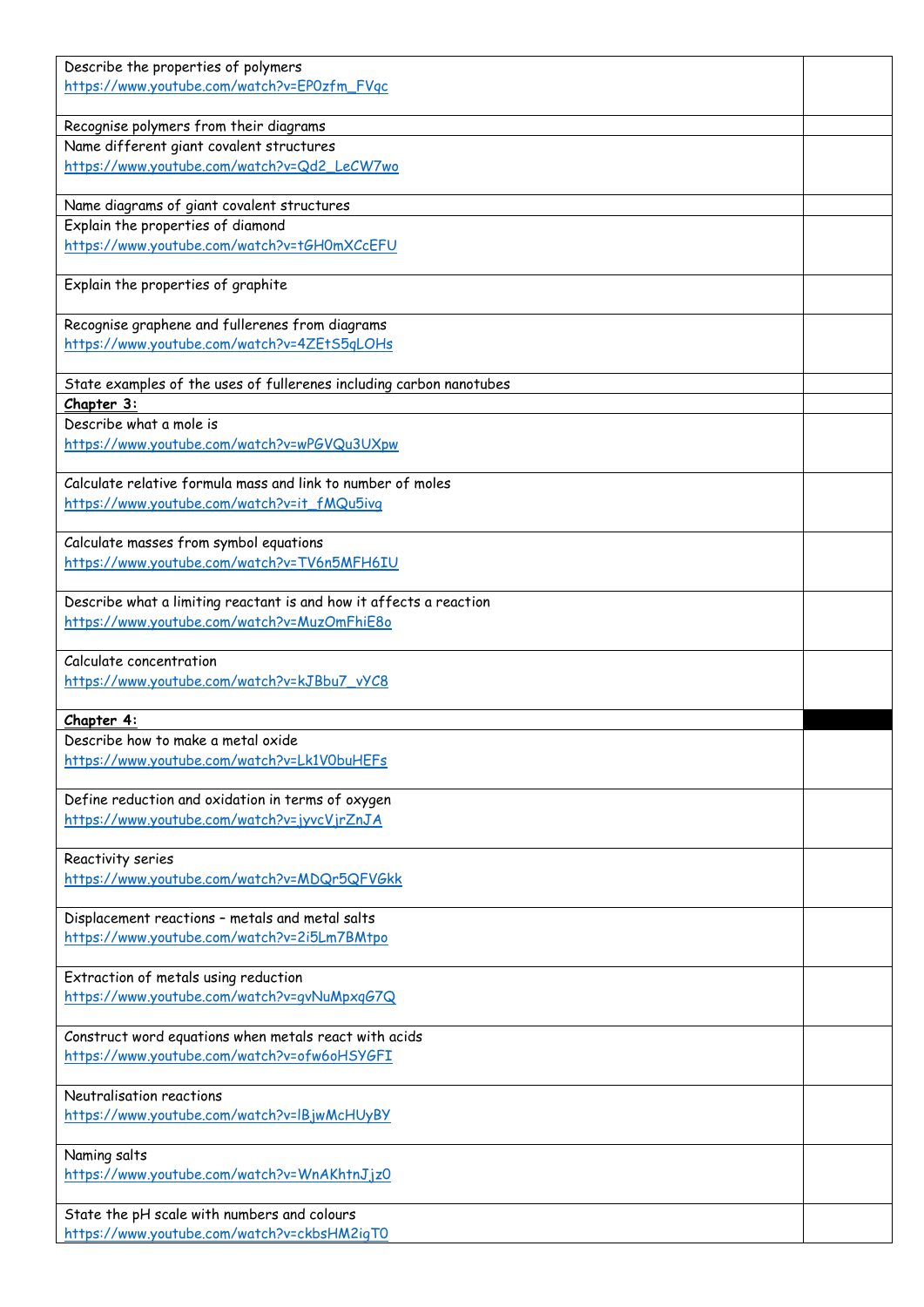| Explain why an acid is strong or weak in terms of ions                   |  |
|--------------------------------------------------------------------------|--|
| https://www.youtube.com/watch?v=4pIHhXfGZIE                              |  |
| RPA making salts                                                         |  |
| https://www.youtube.com/watch?v=96H95172Js8                              |  |
|                                                                          |  |
| <b>RPA</b> titration                                                     |  |
| https://www.youtube.com/watch?v=vn3Rx3q1VPk                              |  |
|                                                                          |  |
| Describe the process of electrolysis                                     |  |
| https://www.youtube.com/watch?v=AhTRiL6xjBA                              |  |
|                                                                          |  |
| Predict the products of molten ionic compounds                           |  |
| Describe how electrolysis is used to extract metals especially aluminium |  |
| https://www.youtube.com/watch?v=YcyMEIBEzAY                              |  |
|                                                                          |  |
| Predict the products of aqueous solutions                                |  |
| Complete half equations for electrolysis                                 |  |
| https://www.youtube.com/watch?v=8xuNffjUrJU                              |  |
|                                                                          |  |
| Chapter 5:                                                               |  |
| Define exothermic and endothermic reactions with examples                |  |
| https://www.youtube.com/watch?v=dstRL5xB0Sk                              |  |
|                                                                          |  |
| Label energy profiles for exothermic and endothermic reactions           |  |
| RPA temperature changes                                                  |  |
| https://www.youtube.com/watch?v=tKxcQYZ2YH8                              |  |
|                                                                          |  |
| Calculate bond energies                                                  |  |
| https://www.youtube.com/watch?v=eExCBkp4jB4                              |  |
|                                                                          |  |

## **Chemistry Paper 2**

| Topic                                                                             | Tick |
|-----------------------------------------------------------------------------------|------|
| Chapter 6                                                                         |      |
| State the factors that affect the rate of the reaction                            |      |
| https://www.youtube.com/watch?v=SPXanyy3-hU                                       |      |
| Explain how concentration affects the rate of reaction using the collision theory |      |
| https://www.youtube.com/watch?v=u4Co4N-Jmbs                                       |      |
| RPA concentration affect the rate of reaction                                     |      |
| https://www.youtube.com/watch?v=N5p06i9ilmo                                       |      |
| Explain how temperature affects the rate of reaction using the collision theory   |      |
| https://www.youtube.com/watch?v=G2TEfhwgq84                                       |      |
| Explain how surface area affects the rate of reaction using the collision theory  |      |
| https://www.youtube.com/watch?v=WojotwxPD6I                                       |      |
| Describe how a catalyst affects the rate of reaction                              |      |
| https://www.youtube.com/watch?v=m_9bpZep1QM                                       |      |
| Describe what a reversible reaction is                                            |      |
| https://www.youtube.com/watch?v=ty9TczsW5ew                                       |      |
| State what equilibrium is                                                         |      |
| Explain the conditions that affect equilibrium                                    |      |
| https://www.youtube.com/watch?v=IYyoncESnmQ                                       |      |